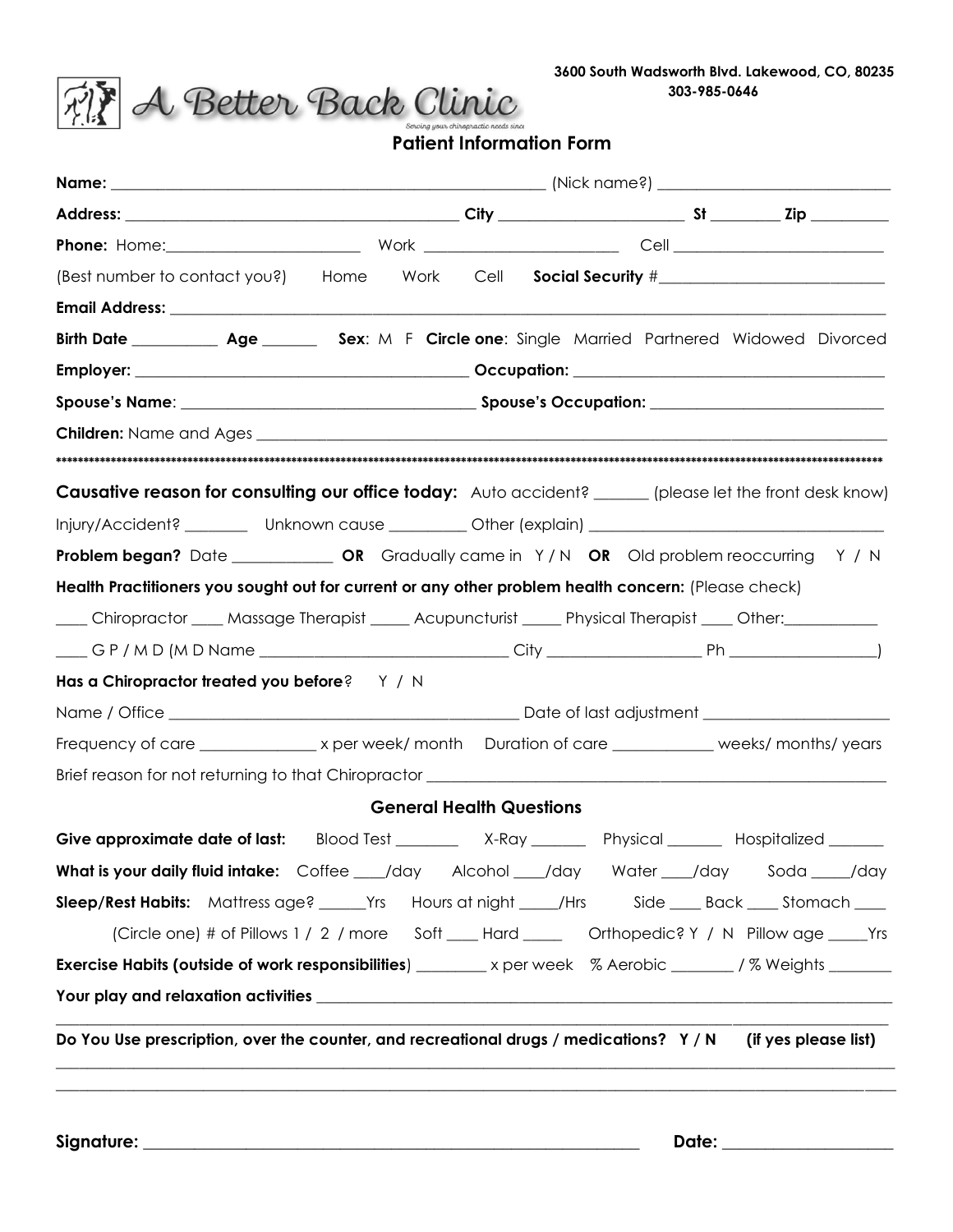# **Check symptoms or conditions below that you experience CURRENTLY or OCCASIONALLY:**

| <b>Neck Pain</b> | Headaches/ Migraines<br>Top of Shoulder Pain<br>Mid-Back Pain<br>Along Shoulder Blades<br>Low Back Pain<br>Hip/Sacral Pain<br>Leg / Sciatica Pain | Wrist/ Carpal Tunnel<br>Shoulder<br>Elbow/ Arm Pain<br>Knee Pain<br>Foot/ Ankle<br>Toes/Hands<br>$\mathbf{I}$<br>Numbness in Arms/Hands $\Box$ Depression<br>Numbness in Legs/Feet                                    | $\lrcorner$ Asthma | Shortness of Breath<br>$\Box$ Ringing in Ear<br>$\Box$ Vertigo/ Dizziness<br>$\Box$ Loss of Balance<br>□ Low Energy/Fatigued □ Weight Trouble | Allergies<br><b>Chest Pains</b><br>Menstrual Pain | <b>Digestive Problems</b><br>Problem Sleeping<br><b>High Blood Pressure</b> |
|------------------|---------------------------------------------------------------------------------------------------------------------------------------------------|-----------------------------------------------------------------------------------------------------------------------------------------------------------------------------------------------------------------------|--------------------|-----------------------------------------------------------------------------------------------------------------------------------------------|---------------------------------------------------|-----------------------------------------------------------------------------|
|                  |                                                                                                                                                   | Which of the above symptom(s) are your MAIN concern(s)? _________________________                                                                                                                                     |                    |                                                                                                                                               |                                                   |                                                                             |
|                  |                                                                                                                                                   |                                                                                                                                                                                                                       |                    |                                                                                                                                               |                                                   |                                                                             |
|                  |                                                                                                                                                   |                                                                                                                                                                                                                       |                    |                                                                                                                                               |                                                   |                                                                             |
|                  |                                                                                                                                                   |                                                                                                                                                                                                                       |                    |                                                                                                                                               |                                                   |                                                                             |
|                  |                                                                                                                                                   | Any known more serious DISORDERS (i.e. diabetes, heart, stroke, cancer, etc.) ________________________________                                                                                                        |                    |                                                                                                                                               |                                                   |                                                                             |
|                  |                                                                                                                                                   |                                                                                                                                                                                                                       |                    |                                                                                                                                               |                                                   |                                                                             |
|                  |                                                                                                                                                   | Rate (circle) "Your overall perceived level of stress" Low Stress 1---2---3---4---5---6---7---8---9---10---High Stress                                                                                                |                    |                                                                                                                                               |                                                   |                                                                             |
|                  |                                                                                                                                                   |                                                                                                                                                                                                                       |                    |                                                                                                                                               |                                                   |                                                                             |
|                  |                                                                                                                                                   |                                                                                                                                                                                                                       |                    |                                                                                                                                               |                                                   |                                                                             |
| and/or child.    |                                                                                                                                                   | (If the above information is related to a minor seeking care), I__________________________(print name)<br>above to give permission for my child to receive any care including consent to evaluate and treat the minor |                    |                                                                                                                                               |                                                   |                                                                             |
|                  |                                                                                                                                                   | (BELOW THIS LINE IS FOR OFFICE USE/PRACTITONER NOTES)                                                                                                                                                                 |                    |                                                                                                                                               |                                                   |                                                                             |
| Area?            | <b>Description</b>                                                                                                                                | <b>Aggravates/Relievers?</b>                                                                                                                                                                                          |                    |                                                                                                                                               |                                                   | Radiation? Frequency? Cause/Date Pain Scale W/B                             |
|                  |                                                                                                                                                   |                                                                                                                                                                                                                       |                    |                                                                                                                                               |                                                   |                                                                             |
|                  |                                                                                                                                                   |                                                                                                                                                                                                                       |                    |                                                                                                                                               |                                                   |                                                                             |
|                  |                                                                                                                                                   |                                                                                                                                                                                                                       |                    |                                                                                                                                               |                                                   |                                                                             |
|                  |                                                                                                                                                   |                                                                                                                                                                                                                       |                    |                                                                                                                                               |                                                   |                                                                             |
|                  |                                                                                                                                                   |                                                                                                                                                                                                                       |                    |                                                                                                                                               |                                                   |                                                                             |
|                  |                                                                                                                                                   |                                                                                                                                                                                                                       |                    |                                                                                                                                               |                                                   |                                                                             |
|                  |                                                                                                                                                   |                                                                                                                                                                                                                       |                    |                                                                                                                                               |                                                   |                                                                             |
|                  |                                                                                                                                                   |                                                                                                                                                                                                                       |                    |                                                                                                                                               |                                                   |                                                                             |